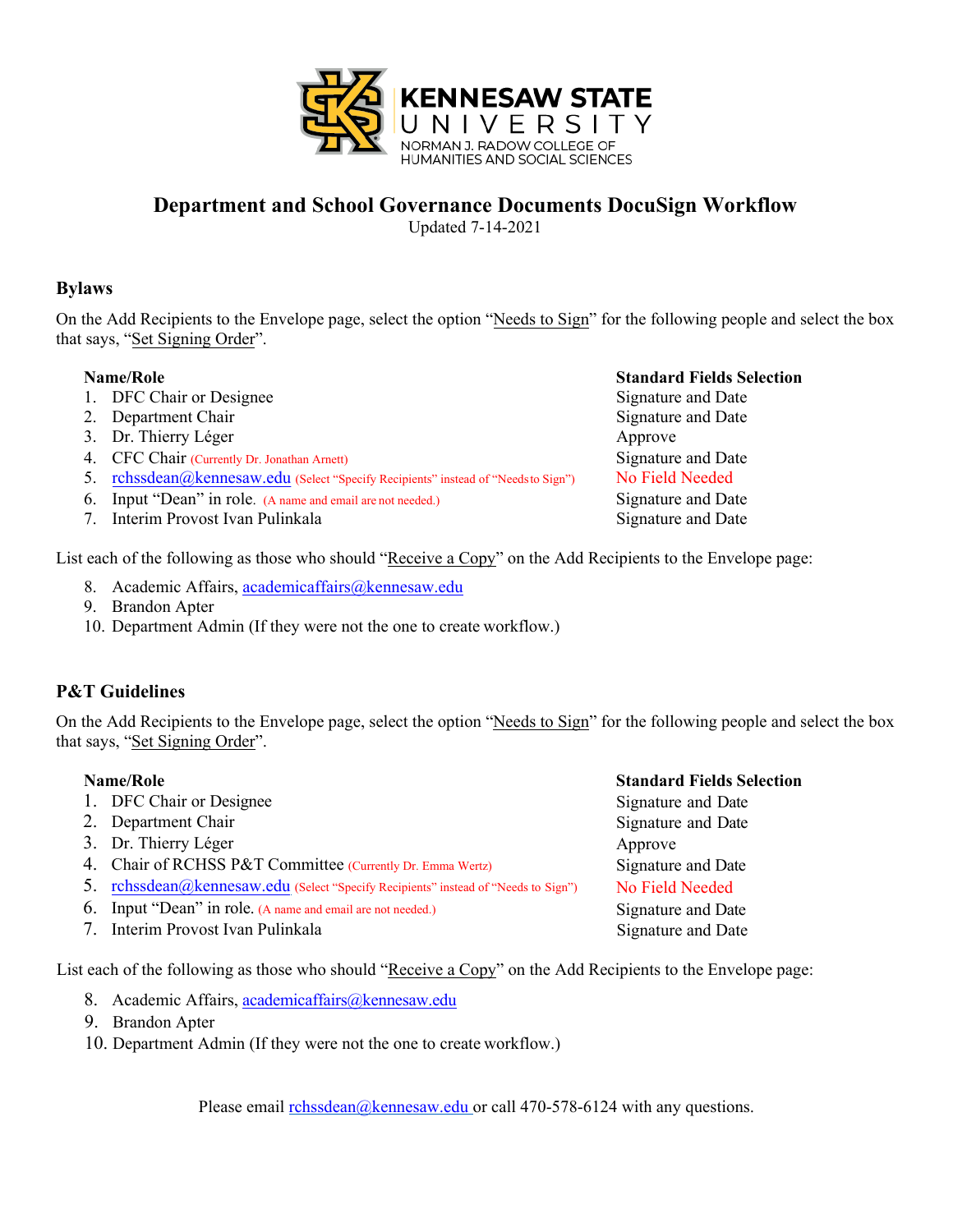# **To set up an envelope with Specify Recipients**

- 1. Follow the basic steps of setting up an envelope in the Prepare view.
- 2. Add the **Dean's Office** in the name field and **[rchssdean@kennesaw.edu](mailto:rchssdean@kennesaw.edu)** in the email field at the desired signing order position.
- 3. Select **Specify Recipients** from the Actions drop down.



- 4. Select **Add recipient** to add the role recipient.
- 5. Add a role name of **Dean**. **Do not add the signer's name or email.** This will be done by the Dean's Office when we receive your envelope to review.

|                |          | Name<br>в                               | SPECIFY RECIPIENTS V<br>╺<br>MORE ▼ |
|----------------|----------|-----------------------------------------|-------------------------------------|
|                | H        | Email                                   |                                     |
| $\overline{c}$ |          | Role Add role here (Client, buyer, etc. | NEEDS TO SIGN ▼ MORE ▼              |
|                | ×<br>88. | Name Leave blank<br>Ξ                   |                                     |
|                |          | Email Leave blank                       |                                     |

- 6. Add any additional recipients as needed.
- 7. Select the **Next** button.
- 8. In the Add Fields view, add any fields that the recipients should view or act on. Usually just the signature field. (The Dean's Office is not assigned any fields.)
- 9. Click **Send**.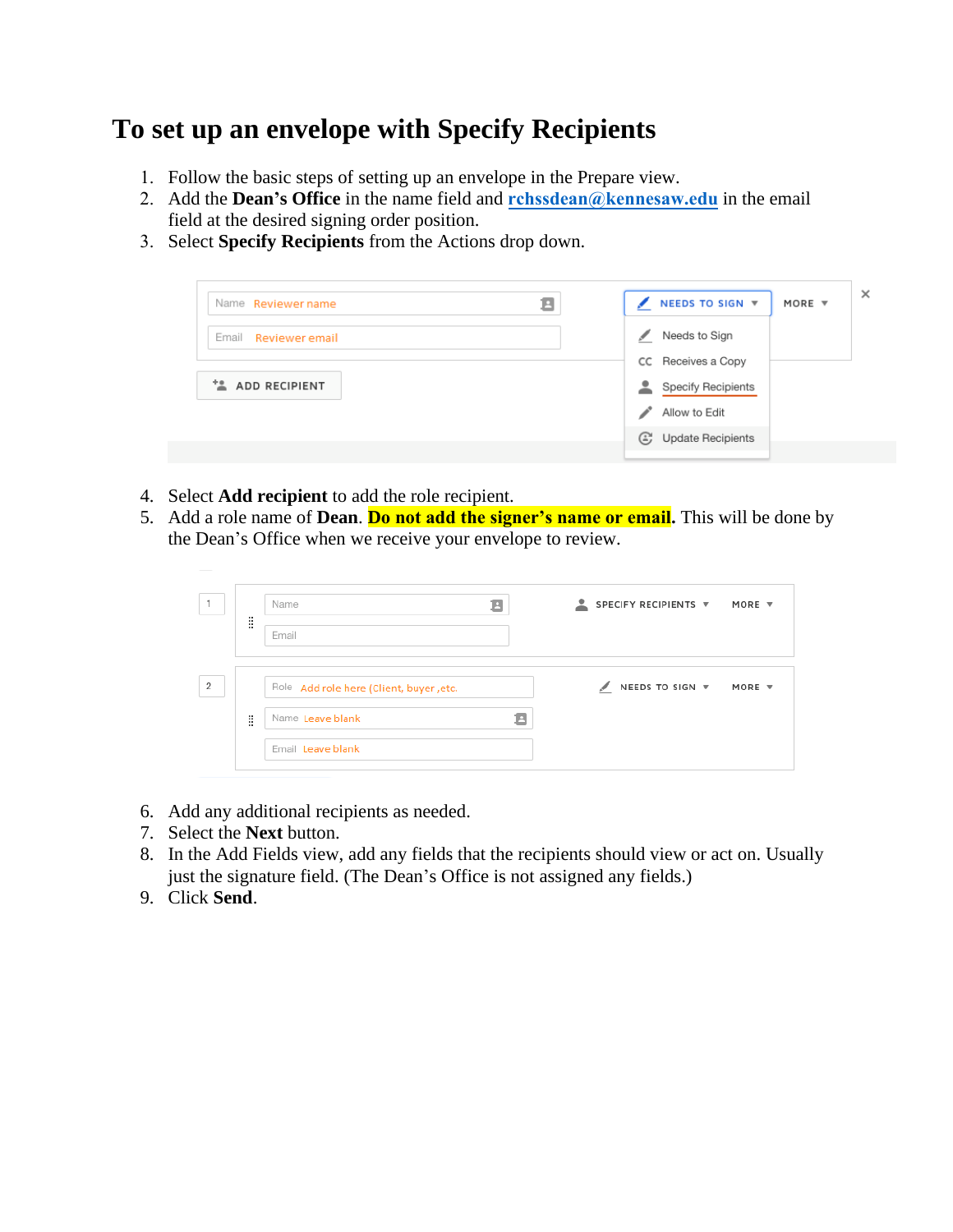|                                                                                                                                                                                               | <b>DocuSign eSignature</b>                                | Home | <b>Manage</b>    | <b>Templates</b>          | Reports | $\bullet$<br>℗  | KENNESAW STATE                    | <b>SR</b> |
|-----------------------------------------------------------------------------------------------------------------------------------------------------------------------------------------------|-----------------------------------------------------------|------|------------------|---------------------------|---------|-----------------|-----------------------------------|-----------|
| Please DocuSign: Bylaws Example @<br><b>Envelope ID</b><br>Last change on 7/14/2021   11:47:14 am<br>Created on 7/14/2021   11:10:35 am<br>$\Gamma$ Draft<br><b>CONTINUE</b><br><b>DELETE</b> |                                                           |      |                  |                           |         | Ō<br>쓰          | <b>Bylaws Example</b><br>Pages: 1 |           |
| Recipients                                                                                                                                                                                    |                                                           |      |                  |                           |         | E SIGNING ORDER | $\mathbf{1}$                      | 忆         |
| 1                                                                                                                                                                                             | <b>DFC Chair or Designee</b><br>example@kennesaw.edu      |      | $\frac{1}{2}$    | <b>Needs to Sign</b>      |         |                 |                                   |           |
| 2                                                                                                                                                                                             | <b>Department Chair</b><br>example@kennesaw.edu           |      | $\mathscr{L}$    | <b>Needs to Sign</b>      |         |                 |                                   |           |
| 3                                                                                                                                                                                             | <b>Thierry Leger</b><br>tleger@kennesaw.edu               |      | ◢                | <b>Needs to Sign</b>      |         |                 |                                   |           |
| 4                                                                                                                                                                                             | <b>Jonathan Arnett</b><br>jarnet11@kennesaw.edu           |      | $\mathscr{L}$    | <b>Needs to Sign</b>      |         |                 |                                   |           |
| 5                                                                                                                                                                                             | <b>RCHSS Office of the Dean</b><br>rchssdean@kennesaw.edu |      | $\blacktriangle$ | <b>Specify Recipients</b> |         |                 |                                   |           |
| 6                                                                                                                                                                                             | Dean                                                      |      | ◢                | <b>Needs to Sign</b>      |         |                 |                                   |           |
| 7                                                                                                                                                                                             | Ivan Pulinkala<br>ipulinka@kennesaw.edu                   |      | ⊻                | <b>Needs to Sign</b>      |         |                 |                                   |           |
| 8                                                                                                                                                                                             | <b>Academic Affairs</b><br>academicaffairs@kennesaw.edu   |      |                  | CC Receives a Copy        |         |                 |                                   |           |
| 9                                                                                                                                                                                             | <b>Brandon Apter</b><br>bapter@kennesaw.edu               |      |                  | CC Receives a Copy        |         |                 |                                   |           |
| 10                                                                                                                                                                                            | <b>Department Admin</b><br>example@kennesaw.edu           |      |                  | CC Receives a Copy        |         |                 |                                   |           |
| Message                                                                                                                                                                                       | No message has been entered.                              |      |                  |                           |         |                 |                                   |           |

Powered by **DocuSign** 

English (US)  $\blacktriangledown$  [Contact](https://support.docusign.com/contactSupport) Us [Terms of](https://www.docusign.com/company/terms-and-conditions/web) Use [Privacy](https://www.docusign.com/company/privacy-policy) [Intellectual](https://www.docusign.com/IP) Property [Trust](https://www.docusign.com/trust)

Copyright © 2021 DocuSign, Inc. All rights reserved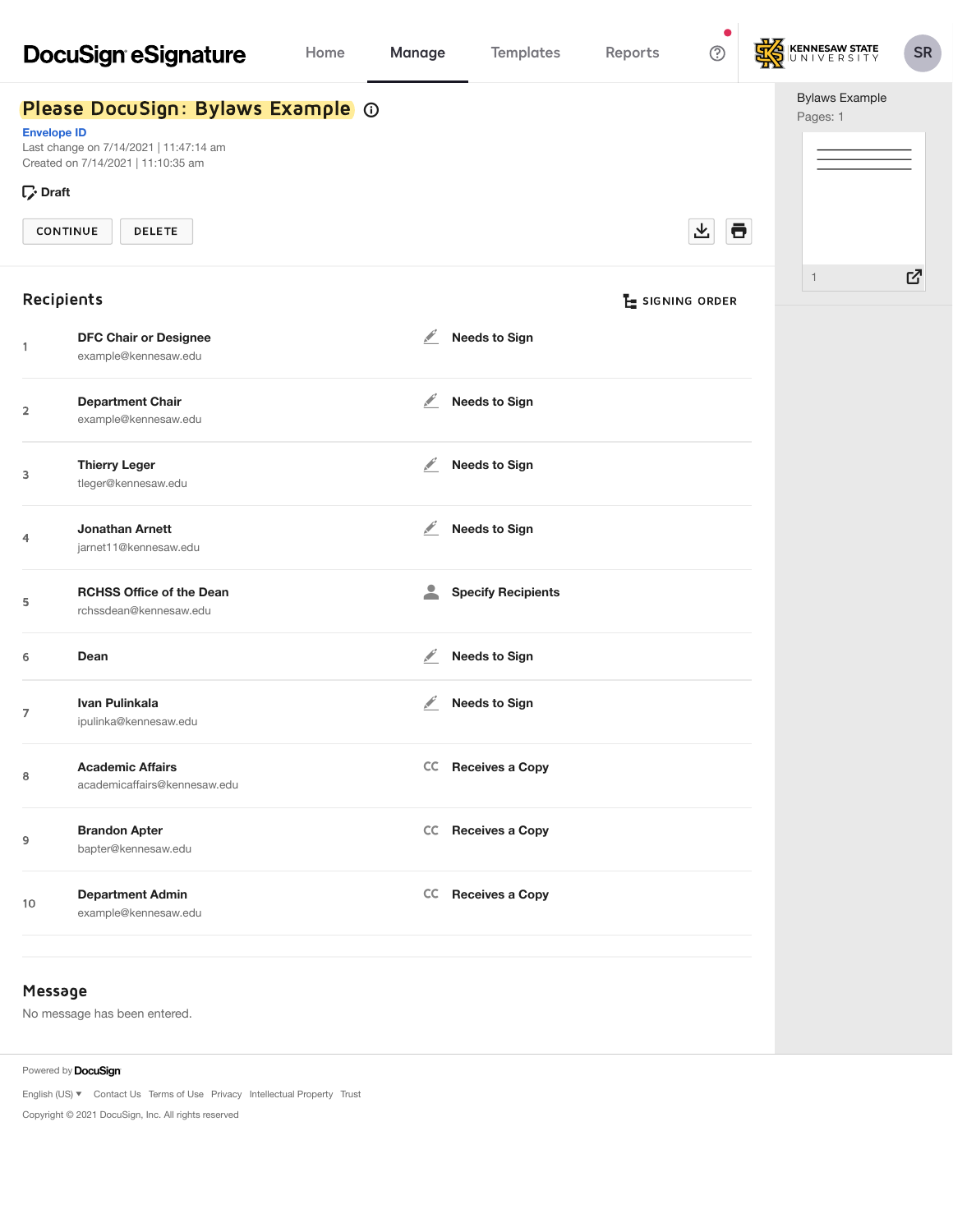|                                                         | <b>DocuSign eSignature</b>                                                                                                                 | Home | <b>Manage</b>                                                                                                                                                                                                                  | <b>Templates</b>          | Reports | $\bullet$<br>℗  | KENNESAW STATE               | <b>SR</b> |
|---------------------------------------------------------|--------------------------------------------------------------------------------------------------------------------------------------------|------|--------------------------------------------------------------------------------------------------------------------------------------------------------------------------------------------------------------------------------|---------------------------|---------|-----------------|------------------------------|-----------|
| <b>Envelope ID</b><br>$\nabla$ Draft<br><b>CONTINUE</b> | Please DocuSign: P&T Guidelines Example @<br>Last change on 7/14/2021   11:59:38 am<br>Created on 7/14/2021   11:52:38 am<br><b>DELETE</b> |      |                                                                                                                                                                                                                                |                           |         | Ō<br>飞          | P&T Guidelines E<br>Pages: 1 |           |
| Recipients                                              |                                                                                                                                            |      |                                                                                                                                                                                                                                |                           |         | E SIGNING ORDER | $\overline{1}$               | 忆         |
| $\mathbf{1}$                                            | <b>DFC Chair or Designee</b><br>example@kennesaw.edu                                                                                       |      | ⊻                                                                                                                                                                                                                              | <b>Needs to Sign</b>      |         |                 |                              |           |
| $\overline{\mathbf{2}}$                                 | <b>Department Chair</b><br>example@kennesaw.edu                                                                                            |      | k andre de la posta de la posta de la posta de la posta de la posta de la posta de la posta de la posta de la posta de la posta de la posta de la posta de la posta de la posta de la posta de la posta de la posta de la post | <b>Needs to Sign</b>      |         |                 |                              |           |
| 3                                                       | <b>Thierry Leger</b><br>tleger@kennesaw.edu                                                                                                |      | $\mathcal{L}$                                                                                                                                                                                                                  | <b>Needs to Sign</b>      |         |                 |                              |           |
| 4                                                       | <b>Emma Wertz</b><br>ewertz@kennesaw.edu                                                                                                   |      | $\mathscr{L}$                                                                                                                                                                                                                  | <b>Needs to Sign</b>      |         |                 |                              |           |
| 5                                                       | <b>RCHSS Office of the Dean</b><br>rchssdean@kennesaw.edu                                                                                  |      | $\mathbf{2}$                                                                                                                                                                                                                   | <b>Specify Recipients</b> |         |                 |                              |           |
| 6                                                       | Dean                                                                                                                                       |      | ⊻                                                                                                                                                                                                                              | <b>Needs to Sign</b>      |         |                 |                              |           |
| 7                                                       | Ivan Pulinkala<br>ipulinka@kennesaw.edu                                                                                                    |      | ⊻                                                                                                                                                                                                                              | <b>Needs to Sign</b>      |         |                 |                              |           |
| 8                                                       | <b>Academic Affairs</b><br>academicaffairs@kennesaw.edu                                                                                    |      |                                                                                                                                                                                                                                | CC Receives a Copy        |         |                 |                              |           |
| 9                                                       | <b>Brandon Apter</b><br>bapter@kennesaw.edu                                                                                                |      |                                                                                                                                                                                                                                | CC Receives a Copy        |         |                 |                              |           |
| 10                                                      | <b>Department Admin</b><br>example@kennesaw.edu                                                                                            |      |                                                                                                                                                                                                                                | CC Receives a Copy        |         |                 |                              |           |
| Message                                                 |                                                                                                                                            |      |                                                                                                                                                                                                                                |                           |         |                 |                              |           |

No message has been entered.

Powered by **DocuSign** 

English (US)  $\blacktriangledown$  [Contact](https://support.docusign.com/contactSupport) Us [Terms of](https://www.docusign.com/company/terms-and-conditions/web) Use [Privacy](https://www.docusign.com/company/privacy-policy) [Intellectual](https://www.docusign.com/IP) Property [Trust](https://www.docusign.com/trust)

Copyright © 2021 DocuSign, Inc. All rights reserved